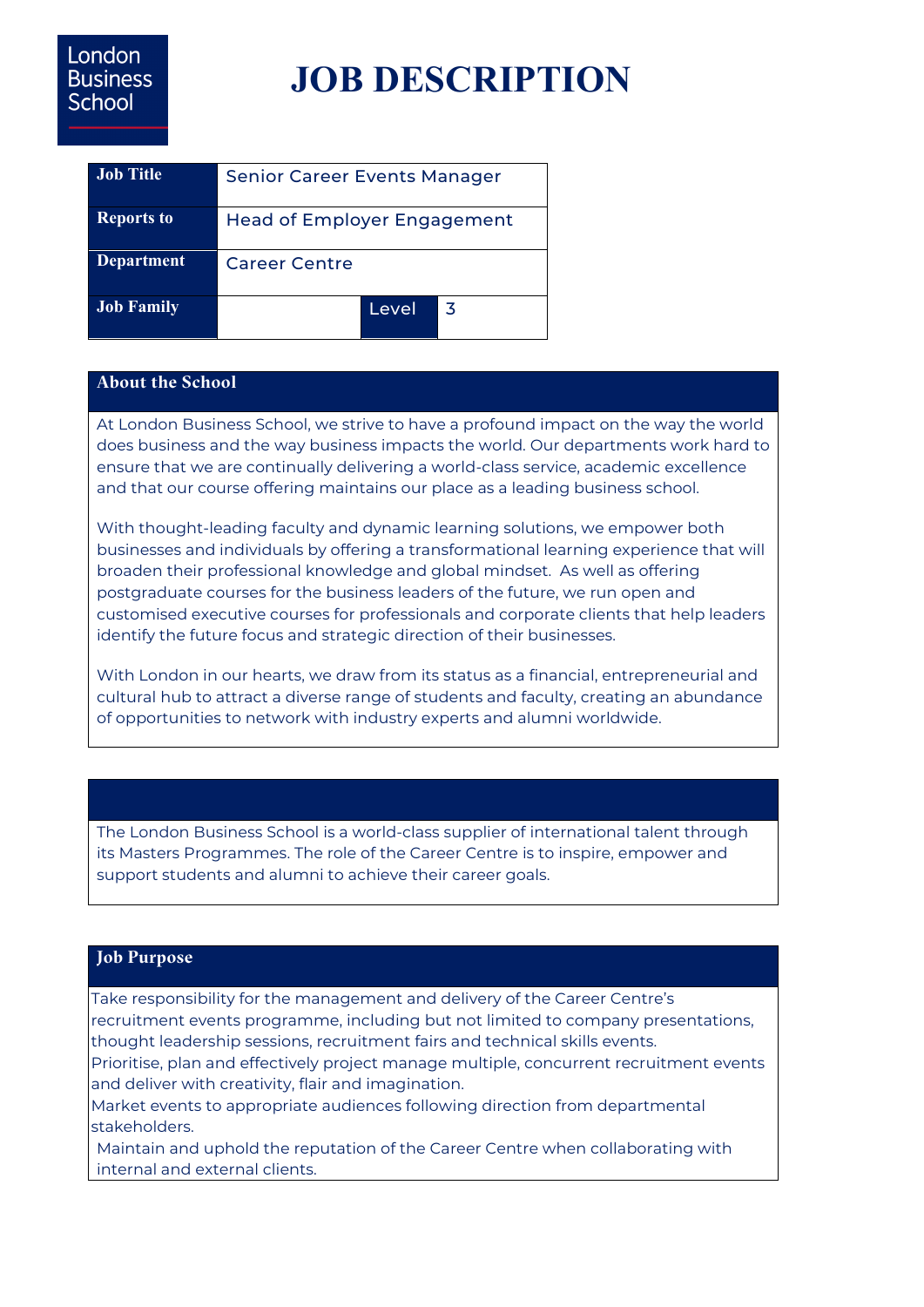Revise event policies and procedures where necessary in line with the evolution of business needs and be a thought leader for best practice across the wider School.

#### **Key Areas of accountability and Key Performance Indicators (KPIs)**

#### **CAREER EVENT PLANNING AND MANAGEMENT**

- Ensure the Career Centre's calendar of Employer Engagement events is fully resourced, coordinating support from other teams as required.
- Manage planning and execution of on-campus recruitment campaigns, recruitment fairs and other flagship recruitment events as required.
- Plan and deliver a range of recruitment events, networking sessions, individual sessions and group events.
- Engage with key stakeholders to ensure their concept for an event is fully formulated and ready to go ahead.
- Management of the day to day activities and logistics related to the Employer Engagement events programme – including communication to delegates/participants/recruiters.
- Ensure events are executed to the highest standards, on deadline and on budget. Ensure final sign off is sought for all costs related to events' budgets
- Process invoices and expenses related to careers events.
- Create clear and effective policies and procedures related to event management and ensure that event administration that is organised, accurate and follows these processes.
- Ensure relevant feedback is gathered and collated as per the departmental feedback process, or as requested by key stakeholders.
- Support other teams in Career Centre with event delivery during peak times, as is feasible.
- Act as an expert advisor as neededto other departments and stakeholders within the School that run events, such as the Student Association and Recruitment & Admissions.

#### **CAREER EVENTS MARKETING AND COMMUNICATIONS**

- Manage the Recruitment Events inbox, respond to student queries, and assist key stakeholders with event enquiries and Career Central system queries.
- Build strong relationship with all stakeholders, including but not limited to external providers, recruiters, student club representatives, and provide high quality customer service to them.
- Create the communications strategy and schedule for Employer Engagement event planning and marketing, in liaison with key stakeholders and departmental colleagues.

#### **BRAND MANAGEMENT**

- Quality assure content developed for Careers Events to ensure it is consistent and in line with brand guidelines.
- Act as a brand champion sharing examples of best practice with colleagues and stakeholders to support continuous improvement.

#### **ANALYSIS AND REPORTING**

- Ensure event objectives and metrics are set for every event in collaboration with the event stakeholder.
- Create and maintain monitoring mechanisms to record and track engagement levels, response rates and achievement of key performance indicators and targets for each event.
- Conduct research and data analysis, obtaining information from a broad range of sources to identify trends and provide actionable insights to further develop Careers Events and enhance the department's reputation.